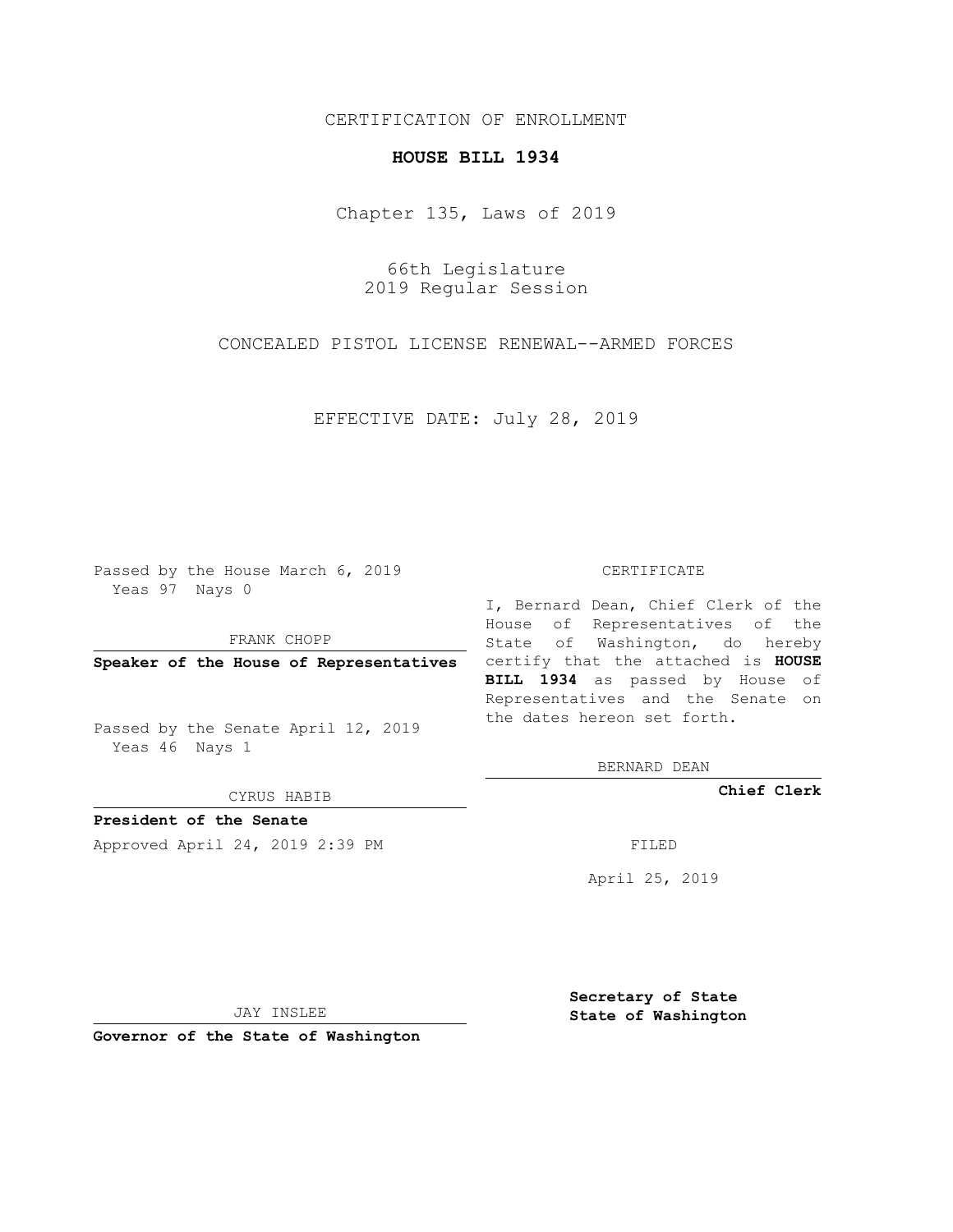## **HOUSE BILL 1934**

Passed Legislature - 2019 Regular Session

**State of Washington 66th Legislature 2019 Regular Session**

**By** Representatives Caldier, Kilduff, Mosbrucker, Irwin, Pollet, Chapman, Leavitt, and Van Werven

Read first time 02/06/19. Referred to Committee on Civil Rights & Judiciary.

1 AN ACT Relating to renewal of a concealed pistol license by 2 members of the armed forces; and reenacting and amending RCW 9.41.070.3

4 BE IT ENACTED BY THE LEGISLATURE OF THE STATE OF WASHINGTON:

5 **Sec. 1.** RCW 9.41.070 and 2018 c 226 s 2 and 2018 c 201 s 6002 are each reenacted and amended to read as follows:6

 (1) The chief of police of a municipality or the sheriff of a county shall within thirty days after the filing of an application of any person, issue a license to such person to carry a pistol concealed on his or her person within this state for five years from date of issue, for the purposes of protection or while engaged in business, sport, or while traveling. However, if the applicant does not have a valid permanent Washington driver's license or Washington state identification card or has not been a resident of the state for the previous consecutive ninety days, the issuing authority shall have up to sixty days after the filing of the application to issue a license. The issuing authority shall not refuse to accept completed applications for concealed pistol licenses during regular business 19 hours.

20 The applicant's constitutional right to bear arms shall not be 21 denied, unless: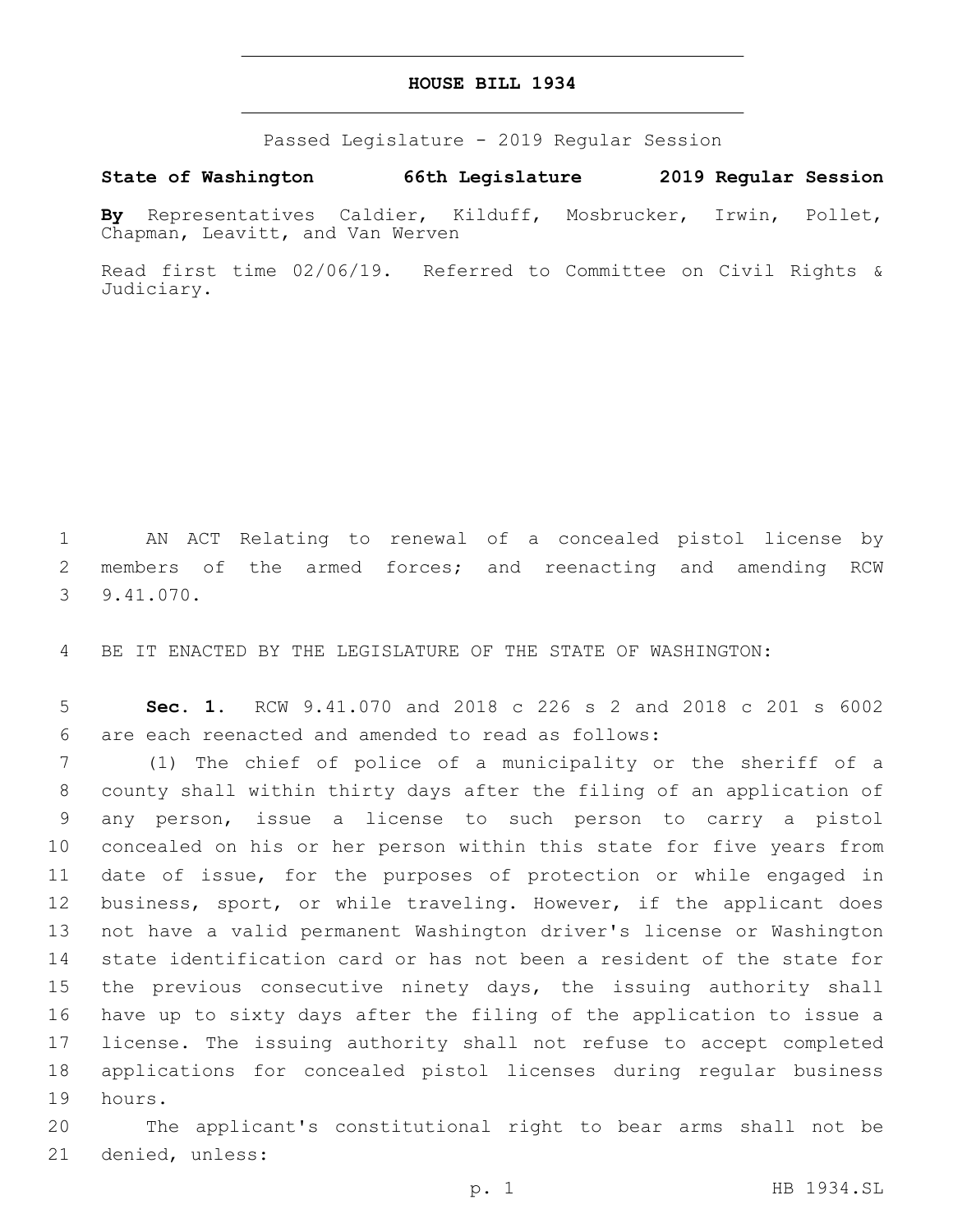(a) He or she is ineligible to possess a firearm under the provisions of RCW 9.41.040 or 9.41.045, or is prohibited from 3 possessing a firearm under federal law;

 (b) The applicant's concealed pistol license is in a revoked 5 status;

(c) He or she is under twenty-one years of age;

 (d) He or she is subject to a court order or injunction regarding 8 firearms pursuant to chapter( $(\theta)$ ) 7.90, 7.92, or 7.94 RCW, or RCW 9A.46.080, 10.14.080, 10.99.040, 10.99.045, 26.09.050, 26.09.060, 26.10.040, 26.10.115, ((26.26.130)) 26.26B.020, 26.50.060, 26.50.070, 11 or 26.26.590;

 (e) He or she is free on bond or personal recognizance pending trial, appeal, or sentencing for a felony offense;

 (f) He or she has an outstanding warrant for his or her arrest 15 from any court of competent jurisdiction for a felony or misdemeanor; 16 or

 (g) He or she has been ordered to forfeit a firearm under RCW 9.41.098(1)(e) within one year before filing an application to carry 19 a pistol concealed on his or her person.

 No person convicted of a felony may have his or her right to possess firearms restored or his or her privilege to carry a concealed pistol restored, unless the person has been granted relief from disabilities by the attorney general under 18 U.S.C. Sec. 24 925(c), or RCW 9.41.040 (3) or (4) applies.

 (2)(a) The issuing authority shall conduct a check through the national instant criminal background check system, the Washington state patrol electronic database, the health care authority electronic database, and with other agencies or resources as appropriate, to determine whether the applicant is ineligible under RCW 9.41.040 or 9.41.045 to possess a firearm, or is prohibited from possessing a firearm under federal law, and therefore ineligible for 32 a concealed pistol license.

 (b) The issuing authority shall deny a permit to anyone who is found to be prohibited from possessing a firearm under federal or 35 state law.

 (c) This subsection applies whether the applicant is applying for a new concealed pistol license or to renew a concealed pistol 38 license.

 (3) Any person whose firearms rights have been restricted and who has been granted relief from disabilities by the attorney general

p. 2 HB 1934.SL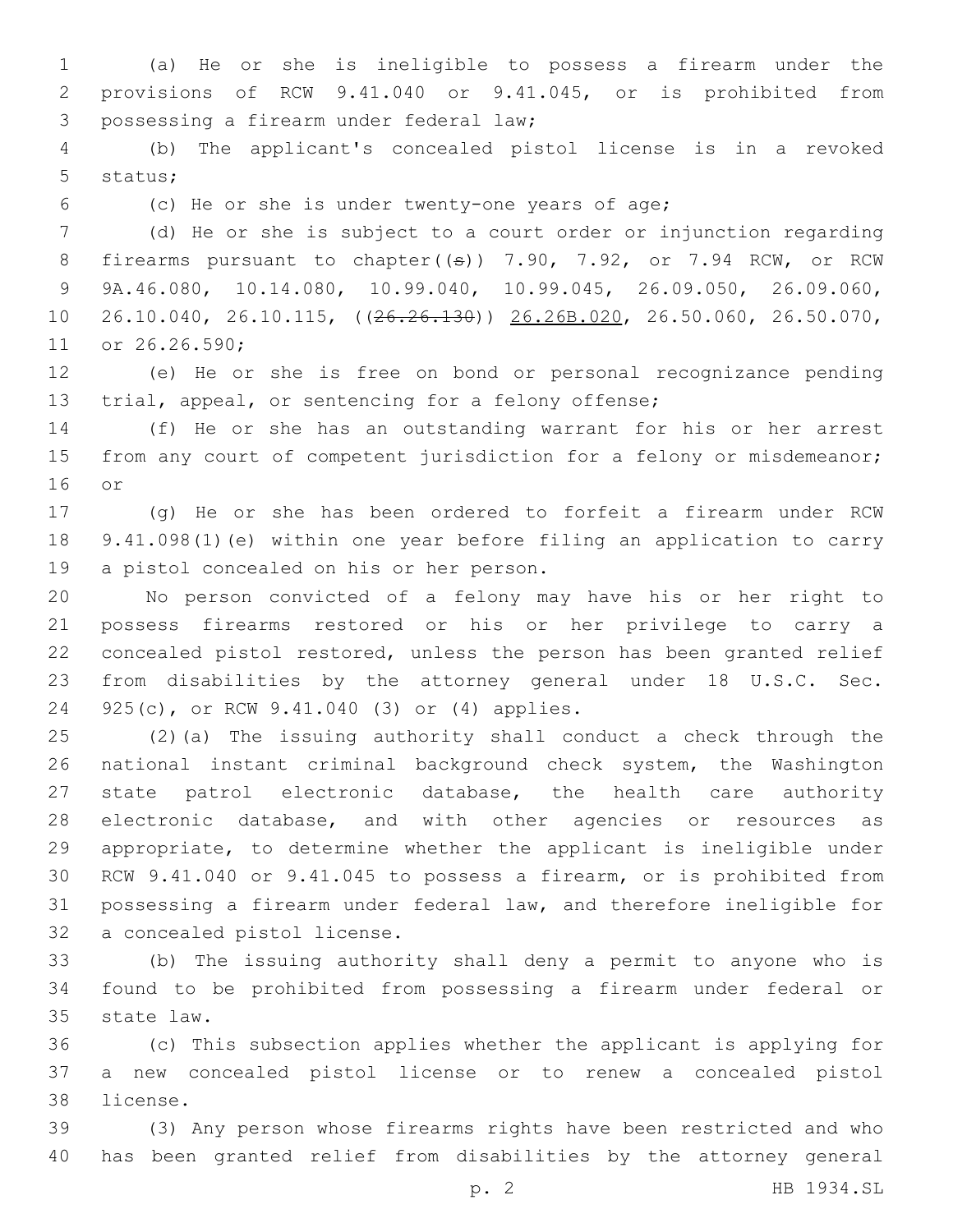under 18 U.S.C. Sec. 925(c) or who is exempt under 18 U.S.C. Sec. 921(a)(20)(A) shall have his or her right to acquire, receive, transfer, ship, transport, carry, and possess firearms in accordance with Washington state law restored except as otherwise prohibited by 5 this chapter.

 (4) The license application shall bear the full name, residential address, telephone number at the option of the applicant, email address at the option of the applicant, date and place of birth, race, gender, description, a complete set of fingerprints, and signature of the licensee, and the licensee's driver's license number or state identification card number if used for identification in applying for the license. A signed application for a concealed pistol license shall constitute a waiver of confidentiality and written 14 request that the health care authority, mental health institutions, and other health care facilities release information relevant to the applicant's eligibility for a concealed pistol license to an 17 inquiring court or law enforcement agency.

 The application for an original license shall include a complete set of fingerprints to be forwarded to the Washington state patrol. The license and application shall contain a warning substantially 21 as follows:

 CAUTION: Although state and local laws do not differ, federal law and state law on the possession of firearms differ. If you are prohibited by federal law from possessing a firearm, you may be prosecuted in federal court. A state license is 26 not a defense to a federal prosecution.

 The license shall contain a description of the major differences between state and federal law and an explanation of the fact that local laws and ordinances on firearms are preempted by state law and 30 must be consistent with state law.

 The application shall contain questions about the applicant's eligibility under RCW 9.41.040 and federal law to possess a pistol, the applicant's place of birth, and whether the applicant is a United States citizen. If the applicant is not a United States citizen, the applicant must provide the applicant's country of citizenship, United States issued alien number or admission number, and the basis on which the applicant claims to be exempt from federal prohibitions on firearm possession by aliens. The applicant shall not be required to produce a birth certificate or other evidence of citizenship. A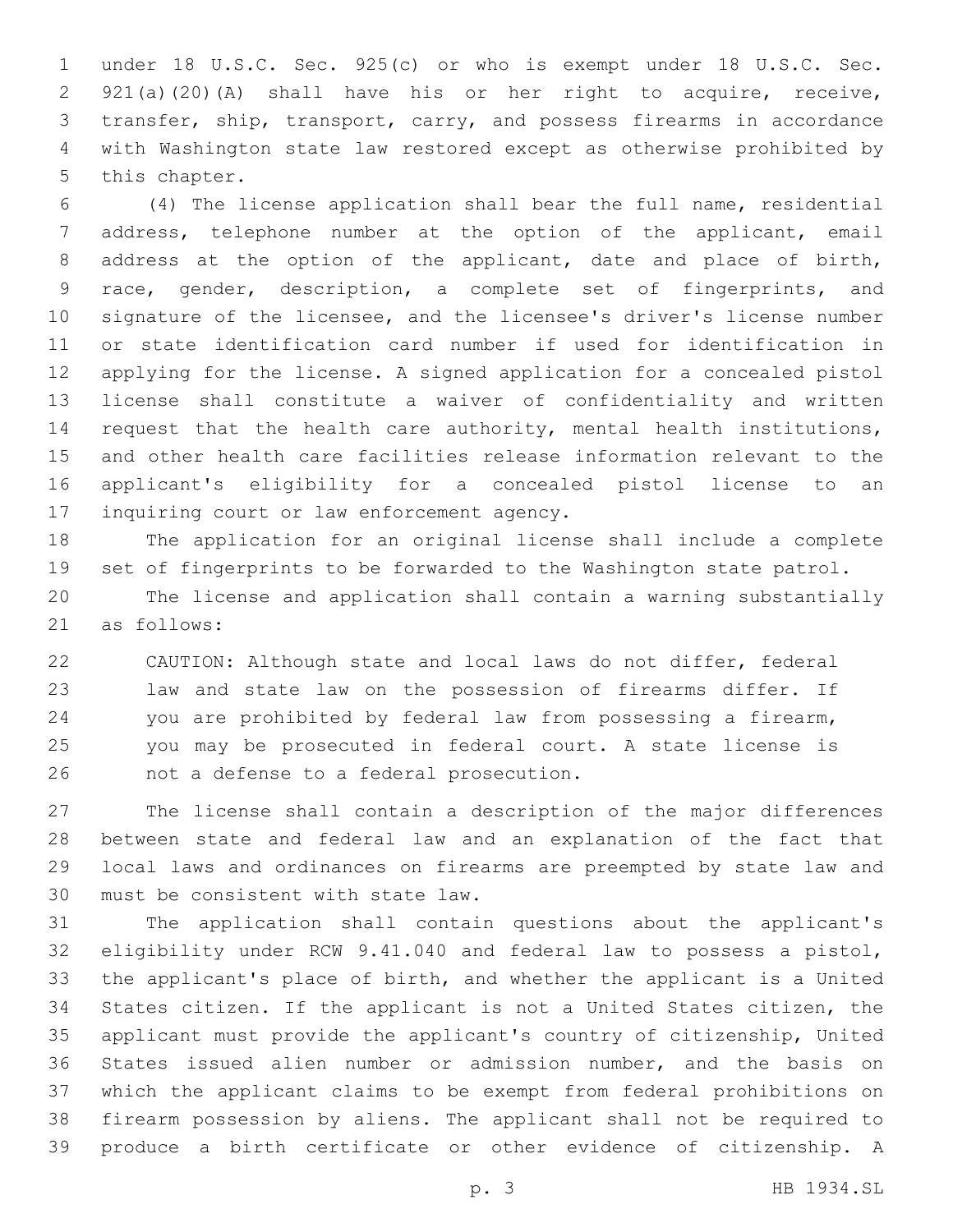person who is not a citizen of the United States shall, if applicable, meet the additional requirements of RCW 9.41.173 and produce proof of compliance with RCW 9.41.173 upon application. The license may be in triplicate or in a form to be prescribed by the 5 department of licensing.

 A photograph of the applicant may be required as part of the application and printed on the face of the license.

 The original thereof shall be delivered to the licensee, the duplicate shall within seven days be sent to the director of licensing and the triplicate shall be preserved for six years, by the 11 authority issuing the license.

 The department of licensing shall make available to law enforcement and corrections agencies, in an on-line format, all 14 information received under this subsection.

 (5) The nonrefundable fee, paid upon application, for the original five-year license shall be thirty-six dollars plus additional charges imposed by the federal bureau of investigation that are passed on to the applicant. No other state or local branch or unit of government may impose any additional charges on the 20 applicant for the issuance of the license.

21 The fee shall be distributed as follows:

(a) Fifteen dollars shall be paid to the state general fund;

 (b) Four dollars shall be paid to the agency taking the 24 fingerprints of the person licensed;

 (c) Fourteen dollars shall be paid to the issuing authority for 26 the purpose of enforcing this chapter;

 (d) Two dollars and sixteen cents to the firearms range account 28 in the general fund; and

 (e) Eighty-four cents to the concealed pistol license renewal 30 notification account created in RCW 43.79.540.

 (6) The nonrefundable fee for the renewal of such license shall be thirty-two dollars. No other branch or unit of government may impose any additional charges on the applicant for the renewal of the 34 license.

The renewal fee shall be distributed as follows:

(a) Fifteen dollars shall be paid to the state general fund;

 (b) Fourteen dollars shall be paid to the issuing authority for 38 the purpose of enforcing this chapter;

 (c) Two dollars and sixteen cents to the firearms range account 40 in the general fund; and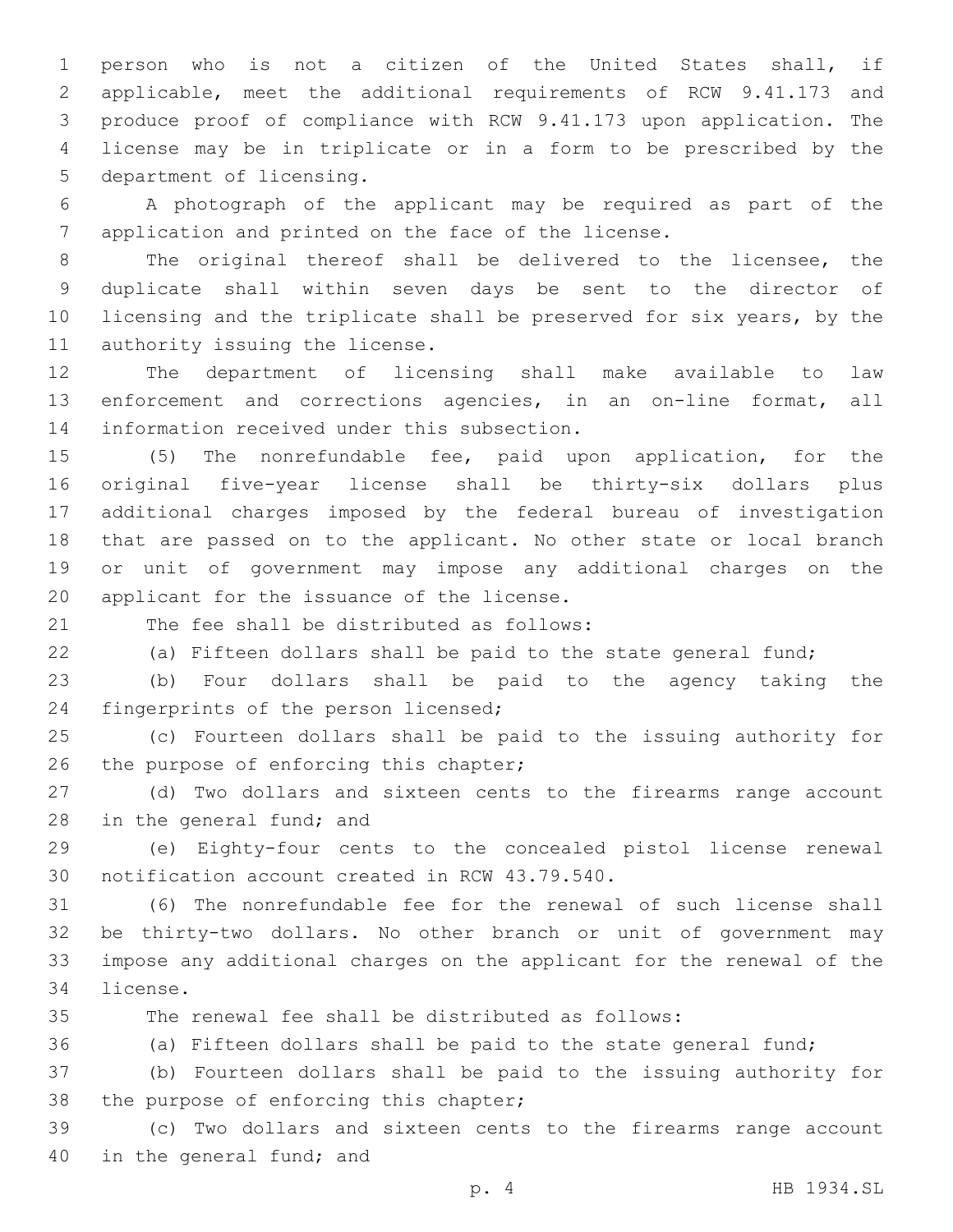(d) Eighty-four cents to the concealed pistol license renewal 2 notification account created in RCW 43.79.540.

 (7) The nonrefundable fee for replacement of lost or damaged licenses is ten dollars to be paid to the issuing authority.

 (8) Payment shall be by cash, check, or money order at the option of the applicant. Additional methods of payment may be allowed at the 7 option of the issuing authority.

 (9)(a) A licensee may renew a license if the licensee applies for renewal within ninety days before or after the expiration date of the license. A license so renewed shall take effect on the expiration date of the prior license. A licensee renewing after the expiration date of the license must pay a late renewal penalty of ten dollars in addition to the renewal fee specified in subsection (6) of this 14 section. The fee shall be distributed as follows:

 (i) Three dollars shall be deposited in the state wildlife account and used exclusively first for the printing and distribution 17 of a pamphlet on the legal limits of the use of firearms, firearms 18 safety, and the preemptive nature of state law, and subsequently the support of volunteer instructors in the basic firearms safety training program conducted by the department of fish and wildlife. 21 The pamphlet shall be given to each applicant for a license; and

 (ii) Seven dollars shall be paid to the issuing authority for the 23 purpose of enforcing this chapter.

 (b) Beginning with concealed pistol licenses that expire on or after August 1, 2018, the department of licensing shall mail a renewal notice approximately ninety days before the license expiration date to the licensee at the address listed on the concealed pistol license application, or to the licensee's new address if the licensee has notified the department of licensing of a change of address. Alternatively, if the licensee provides an email address at the time of license application, the department of licensing may send the renewal notice to the licensee's email address. The notice must contain the date the concealed pistol license will expire, the amount of renewal fee, the penalty for late renewal, and instructions on how to renew the license.

 (10) Notwithstanding the requirements of subsections (1) through (9) of this section, the chief of police of the municipality or the sheriff of the county of the applicant's residence may issue a temporary emergency license for good cause pending review under subsection (1) of this section. However, a temporary emergency

p. 5 HB 1934.SL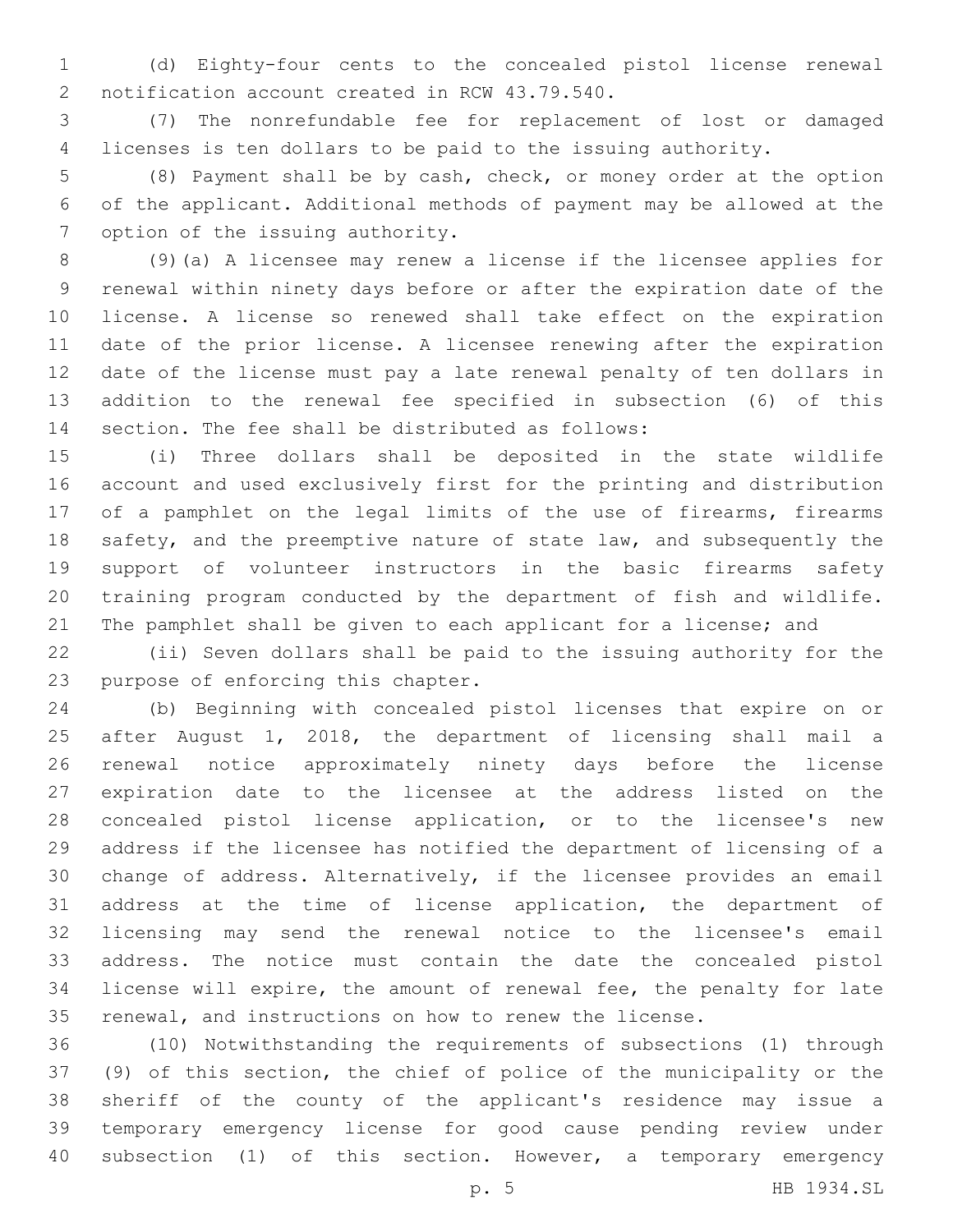license issued under this subsection shall not exempt the holder of the license from any records check requirement. Temporary emergency licenses shall be easily distinguishable from regular licenses.

 (11) A political subdivision of the state shall not modify the requirements of this section or chapter, nor may a political subdivision ask the applicant to voluntarily submit any information 7 not required by this section.

 (12) A person who knowingly makes a false statement regarding citizenship or identity on an application for a concealed pistol license is guilty of false swearing under RCW 9A.72.040. In addition to any other penalty provided for by law, the concealed pistol license of a person who knowingly makes a false statement shall be revoked, and the person shall be permanently ineligible for a 14 concealed pistol license.

(13) A person may apply for a concealed pistol license:

 (a) To the municipality or to the county in which the applicant resides if the applicant resides in a municipality;

 (b) To the county in which the applicant resides if the applicant 19 resides in an unincorporated area; or

(c) Anywhere in the state if the applicant is a nonresident.

 (14) Any person who, as a member of the armed forces, including the national guard and armed forces reserves, is unable to renew his or her license under subsections (6) and (9) of this section because of the person's assignment, reassignment, or deployment for out-of- state military service may renew his or her license within ninety days after the person returns to this state from out-of-state military service, if the person provides the following to the issuing authority no later than ninety days after the person's date of discharge or assignment, reassignment, or deployment back to this state: (a) A copy of the person's original order designating the specific period of assignment, reassignment, or deployment for out- of-state military service, and (b) if appropriate, a copy of the person's discharge or amended or subsequent assignment, reassignment, or deployment order back to this state. A license so renewed under this subsection (14) shall take effect on the expiration date of the prior license. A licensee renewing after the expiration date of the license under this subsection (14) shall pay only the renewal fee specified in subsection (6) of this section and shall not be required to pay a late renewal penalty in addition to the renewal fee.